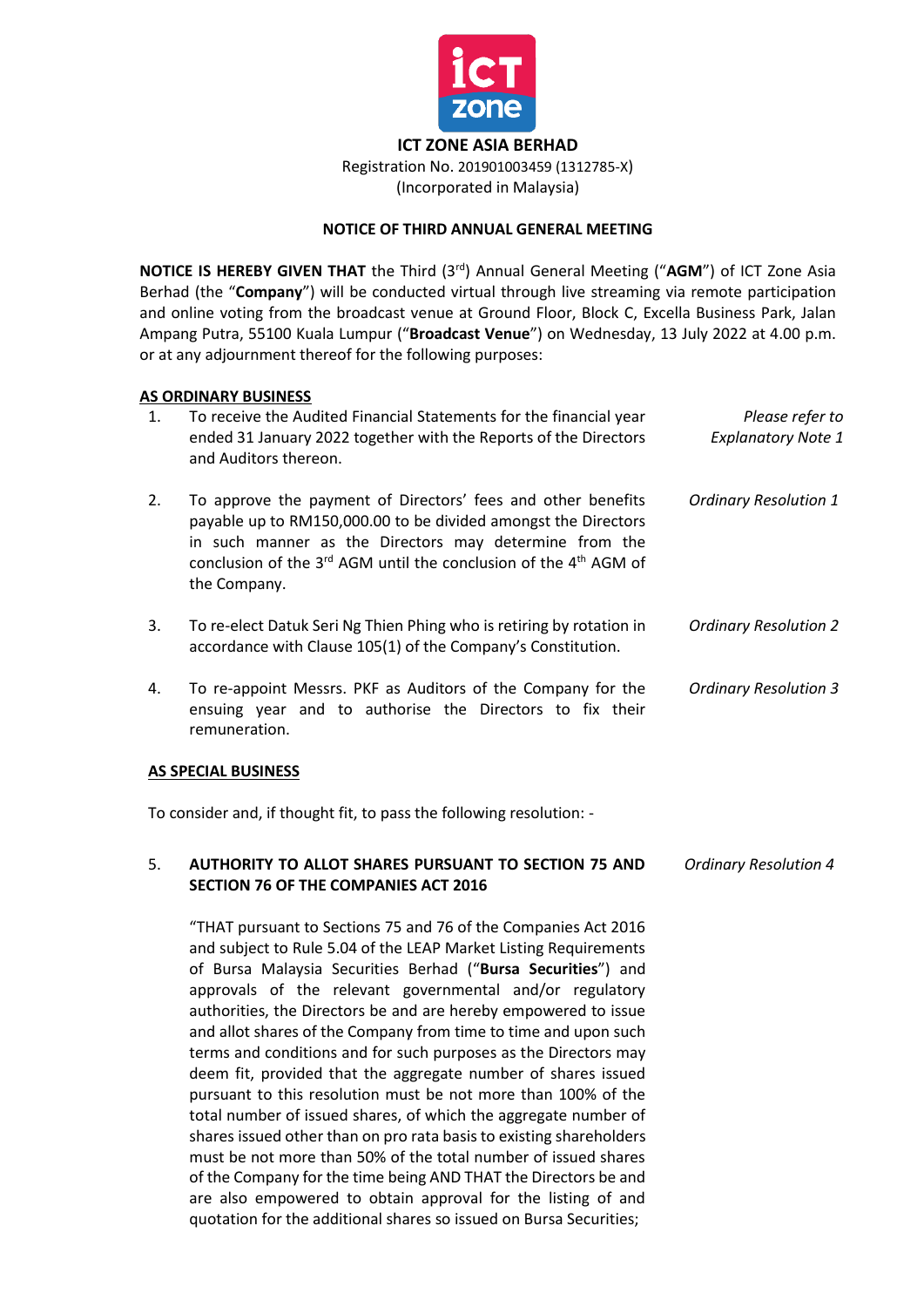AND THAT such authority shall continue in force until the conclusion of the 4<sup>th</sup> AGM of the Company."

6. To transact any other ordinary business for which due notice have been given.

By Order of the Board,

TAN TONG LANG (MAICSA 7045482 / SSM PC NO. 202208000250) ENG KHOON HONG (MAICSA 7031959 / SSM PC NO. 202008001890) Company Secretaries

Selangor Darul Ehsan 31 May 2022

*Notes:*

- *(1) Please refer to the Administrative Guide for the procedures to register and participate in the virtual meeting. Shareholders will not be allowed to attend the 3 rd AGM in person at the Broadcast Venue on the day of the meeting.*
- *(2) A member of the Company entitled to attend and vote at this meeting may appoint proxy(ies) (or in case of a corporation, a duly authorised representative) to attend and vote on his stead. A proxy may but need not be a member of the Company.*
- *(3) The instrument appointing a proxy shall be in writing under the hand of the appointor or of his attorney duly authorised in writing or, if the appointor is a corporation, the proxy form shall be executed either under its common seal or under the hand of an officer or attorney duly authorised.*
- *(4) Where a member appoints one (1) or more proxies, he shall specify the proportion of his shareholdings to be represented by each proxy. The instrument appointing a proxy shall be deemed to confer authority to demand or join in demanding a poll. A proxy appointed to attend and vote at a meeting of the Company shall have the same rights as the member to speak at the meeting.*
- *(5) Where a member of the Company is an exempt authorised nominee as defined under the Securities Industry (Central Depositories) Act, 1991 which holds ordinary shares in the Company for multiple beneficial owners in one securities account ("Omnibus Account"), there is no limit to the number of proxies which the exempt authorised nominee may appoint in respect of each Omnibus Account it holds.*
- *(6) The proxy form must be duly completed and deposited at the office of the Share Registrar of the Company, Aldpro Corporate Services Sdn. Bhd. at Level 5, Block B, Dataran PHB, Saujana Resort, Section U2, 40150 Shah Alam, Selangor not less than forty-eight (48) hours before the time for holding the meeting or any adjournment thereof.*
- (7) *Only the member whose names appear on the Record of Depositors as at 1 July 2022 shall be entitled to attend and vote at this meeting or appoint proxy(ies) to attend and vote on their behalf.*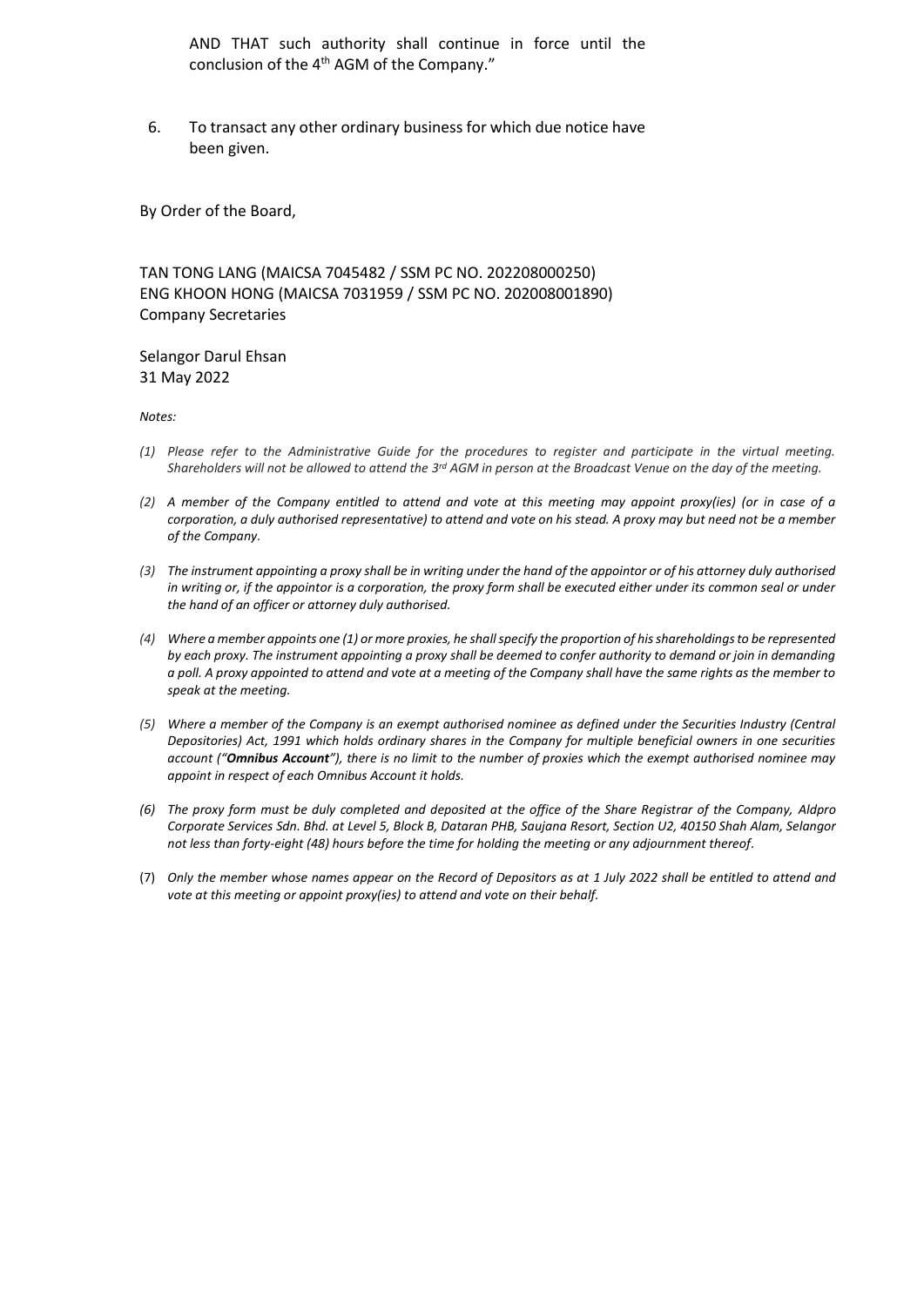#### **Explanatory Notes:**

#### **1. Audited Financial Statements for the Financial Year Ended 31 January 2022**

This Agenda item is meant for discussion only as the provision of Section 340(1)(a) of the Companies Act 2016 does not require a formal approval of the shareholders for the audited financial statements. As such, this item is not put forward for voting.

#### **2. Ordinary Resolution 1 To approve the payment of Directors' fees and other benefits**

Section 230(1) of the Companies Act 2016 provides that the fees and any benefits payable to the Directors of the Company and its subsidiaries shall be approved at a general meeting.

Pursuant thereto, the total estimated amount of Directors' benefit payable is calculated based on the number of scheduled meetings of the Board and other benefits from the conclusion of 3<sup>rd</sup> AGM or at any adjournment thereof until the conclusion of the next AGM of the Company.

In the event the proposed amount is insufficient (e.g. due to more meetings or enlarged board composition size), approval will be sought at the next AGM of the Company for additional fees to meet the shortfall.

### **3. Ordinary Resolution 2 Re-election of Director under Clause 105(1) of the Company's Constitution**

Clause 105(1) of the Company's Constitution provides that an election of Directors shall take place each year at the annual general meeting of the Company, where one-third of the Directors for the time being, or, if their number is not three (3) or a multiple of three (3), then the number nearest to one-third shall retire from office and be eligible for re-election, PROVIDED ALWAYS that Directors shall retire from office once at least in each three (3) years but shall be eligible for re-election. A retiring Director shall retain office until the close of the meeting at which he retires.

Datuk Seri Ng Thien Phing is standing for re-election as Director of the Company and being eligible, has offered himself for re-election.

### **4. Ordinary Resolution 3 Re-appointment of Auditors**

Pursuant to Section 271(3)(b) of the Companies Act 2016, the shareholders shall appoint auditors who shall hold office until the conclusion of the next AGM in year 2023. The current auditors, Messrs. PKF has expressed their willingness to continue in office.

The Board of Directors of the Company have considered the re-appointment of Messrs. PKF as the auditors of the Company and recommends the re-appointment of Messrs. PKF as external auditors of the Company to hold the office until the conclusion of the next AGM.

## **5. Ordinary Resolution 4 Authority to Allot Shares pursuant to Sections 75 and 76 of the Companies Act 2016**

The Ordinary Resolution 4, if passed, will grant the Company a renewed general mandate ("**General Mandate**") under Sections 75 and 76 of the Companies Act 2016 and subject to Rule 5.04 of the LEAP Market Listing Requirements of Bursa Securities.

The Ordinary Resolution 4, if passed, will give the Directors of the Company authority to issue ordinary shares in the Company at any time in their absolute discretion without convening a general meeting. The authorisation, unless revoked or varied by the Company at a general meeting, will expire at the conclusion of the next AGM of the Company, or during the expiration of period within which the next AGM is required by law to be held, whichever is earlier.